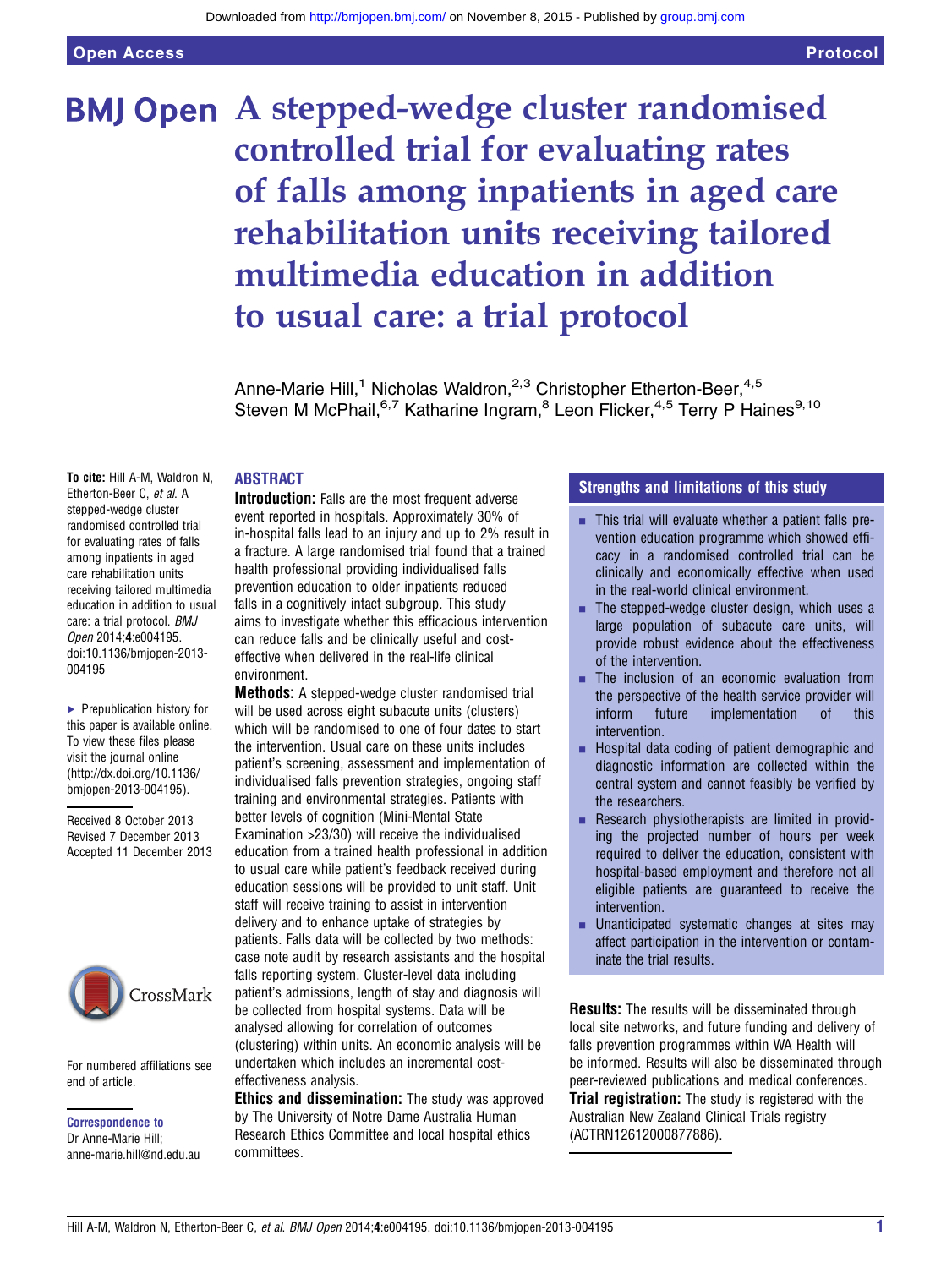#### Open Access

#### **BACKGROUND**

Falls are the most common adverse event reported in hospitals, being between 20% and 30% of all incident reports.<sup>1 2</sup> Falls have potentially negative consequences for older inpatients. Approximately 30% of in-hospital falls result in physical injury, $3-5$  while fractures are a consequence in approximately  $2\%$ .<sup>1 6</sup> Composite falls rates reported across all hospital wards include areas such as surgical wards, where the incidence of falls is much lower than that on medical or rehabilitation wards.<sup>47</sup> Subacute wards that admit older patients incur much higher rates of falls and higher proportions of patients falling, with rates as high as 20 falls/1000 patient-days. $489$ 

Patients who fall while in hospital increase health system  $\cos s$ <sup>10 11</sup> Some Australian data suggest that overall, hospital fallers stay approximately twice as long and have double the costs of non-fallers, $^{11}$  while other Australian data indicate that the cost per fall is approximately equivalent between cognitively intact and cognitively impaired patients and that falling in hospital appears to affect length of stay (LOS) and subsequent costs arising on subacute wards more than acute wards.<sup>12</sup>

Four randomised trials that have investigated multifactorial falls prevention interventions in hospital $9^{13-15}$ have been combined in a recent meta-analysis, which found that although falls can be reduced with targeted multifactorial interventions in patients who have longer LOS, the amount and intensity of each component required is unknown.<sup>16</sup> Few studies have investigated the individual components that have been used in multifactorial interventions. A large cluster randomised controlled trial (RCT) tested an intervention designed to increase bed alarm use in hospitals, which increased alarm use, but had no statistically or clinically significant effect on fall-related events.<sup>17</sup> Similarly, a large cluster trial which evaluated the use low-low beds in hospitals as a falls reduction strategy found that there was no significant difference in the rate of falls between intervention and control group wards, after the introduction of the low-low beds.<sup>18</sup> A recent RCT which evaluated a falls prevention programme in hospitals observed that patients considered to be at high risk of falling who were provided with nurse-led education (as part of a targeted multiple intervention strategy) in addition to usual care had a lower falls rate (0.4%) in comparison with patients who were provided with usual care  $(1.5\%)$ .<sup>19</sup> However, the low falls rates reported in that trial (for both control and intervention groups) and use of a multiple intervention strategy limit the ability to extrapolate the findings from that investigation to individualised patient education as a single intervention for the prevention of falls among inpatients in aged care rehabilitation units.

Recently, investigators from the present study published data from an RCT that is the largest trial to date of a single intervention (individualised patient education) designed to prevent falls in hospital. $20$  The intervention provided in the RCT demonstrated that an individualised patient education intervention provided by a trained health professional (known as the Safe Recovery programme), in addition to usual care, is effective for prevention of falls among older inpatients with intact cognition (adjusted HR 0.43 (95% CI 0.24 to  $(0.78)$ ) but not for those with cognitive impairment.<sup>20</sup>

This trial enrolled individual patients who were randomised to intervention or control groups within the same ward. Thus, the intervention was not implemented as a ward-wide programme. Ward staff were not made aware of who was participating in the trial, were not involved in provision of the intervention and did not receive feedback gathered by the researchers who provided the Safe Recovery programme, which could have been used to improve usual care practice. A survey among hospital ward staff caring for trial participants indicated that staff could not identify who was in the intervention or control group beyond random chance. $^{20}$  Although this reduced the risk of bias associated with this trial, it also reduced the ability to generalise trial results to real-life delivery of the intervention. Delivering this patient education in real-life clinical environments could reduce the effectiveness of the intervention as there may be a greater clinical heterogeneity of patients and less receptive patients receiving the intervention in real life than were recruited into the trial. Also, there may be a lower intervention fidelity, as the original efficacy trial had the intervention being provided by study investigators and research staff under their direct supervision. In real life, the study investigators would not be able to provide the intervention or supervise its provision directly. However, provision as a part of real-life clinical care could plausibly provide additional benefit as: (1) the educator who provides the Safe Recovery programme can liaise directly with unit staff as a part of the care team and engage in two-way dialogue about individual patients; (2) unit staff can help re-enforce messages provided during the education sessions (where appropriate) to individual patients; (3) information gathered from patients during the process of providing the Safe Recovery programme to improve broader quality improvement activities on the unit may enhance the usual care provided to all patients. It is unknown whether provision of this patient education intervention in a real-life clinical context will enhance or diminish the reduction in falls observed compared to the original efficacy RCT.

#### Study aims

This study aims to evaluate the effectiveness of falls prevention patient education, in real-life clinical environments, on rates of falls across participating subacute units. In addition, the study aims to evaluate the economic efficiency (incremental cost-effectiveness) of providing individualised patient education in this clinical context.

#### **METHODS**

#### **Design**

A stepped-wedge cluster design will be used (figure 1), with the duration of the trial being 50 weeks. The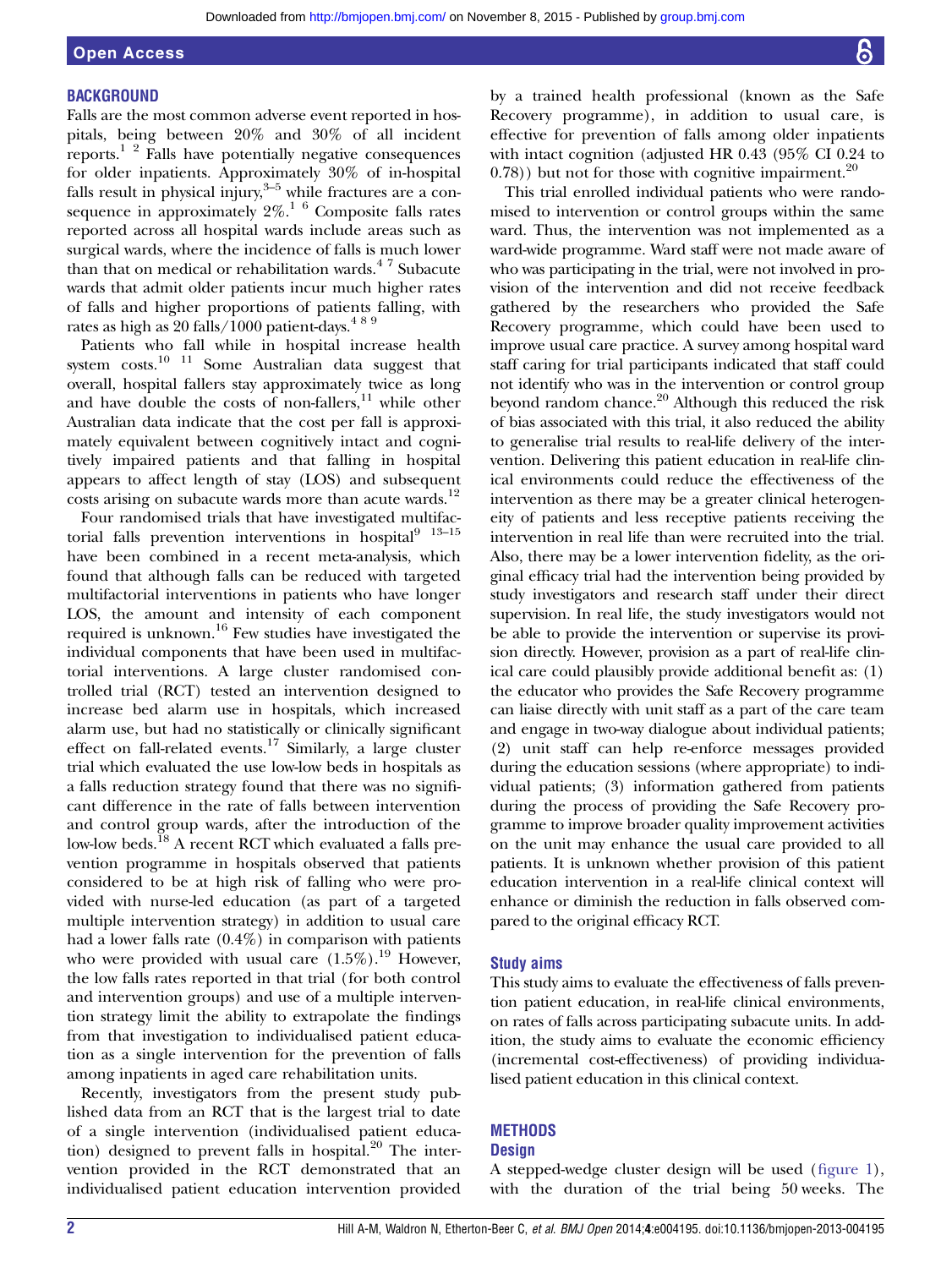

Figure 1 Stepped-wedge design.

'stepped-wedge' cluster randomised trial is a form of cross-over design with unidirectional cross-over (from control to experimental) but with randomisation of when each cluster undertakes this transition.<sup>21 22</sup> In the stepped-wedge design, there is a staggered roll-out of the intervention, where the time and hence the sequence of units (clusters) that will start the intervention at each period is determined by random allocation. The randomisation occurs before the start of the trial. All clusters start the trial in a control phase with no intervention being delivered at any site, then sequentially cross over from the control group to the intervention group, until all sites are receiving the intervention (figure 1). $21 \t22$  Outcomes are measured on the study participants in all clusters at every time period, hence measurement of outcomes takes place at each step in the wedge; each cluster provides data points in the control and intervention conditions allowing each site to act as its own control.

#### Participants and setting

Eligible units are those who provide geriatric subacute care (rehabilitation or geriatric evaluation and management (GEM)) units. The units all operate within the Western Australian Department of Health (WA Health). There are eight units (total 251 beds at the start of trial expanding to 267 beds at trial end). The units vary in size consisting of 14, 17, 20, 20, 24 (expanding to  $40$ ) beds mid trial), 30, 36 and 90 beds. Patients are admitted to the units for evaluation and rehabilitation, with referrals predominantly from acute hospital wards and other hospitals and some referrals from the community or local emergency departments. The most frequent reason for admission is for functional decline due to conditions including falls, fractures, medical illness (including stroke, cardiac and pulmonary conditions) as well as following surgery (orthopaedic, general or neurosurgical). Other admissions aim to optimise care for patients with complex conditions such as Parkinson's disease and other neurological conditions. All patients

admitted to these units with a rehabilitation episode of care will be prospectively screened on admission and where inclusion criteria are met will be given the education. The patient-level criteria for receiving the intervention are that the patient must be over 60 years old, cognitively intact as defined by Mini-Mental State Examination  $(MMSE)^{23}$  of greater than 23/30 or an Abbreviated Mental Test Score  $(AMTS)^{24}$  of greater than 7/10 and final confirmation by the treating clinical team that the patient is considered to be cognitively intact and likely to benefit from the intervention. Patients who speak English as a second language are able to receive the education and are invited to use an interpreter or family member to assist them to communicate. The patient's projected admission must be at least 3 days on the unit to receive the education; in the subacute units, the mean LOS across all sites is approximately 20 days so we envisage that nearly all cognitively intact patients will be eligible for inclusion in the trial. In the GEM units where LOS is between approximately 2 and 10 days across all GEM sites with a mean LOS of approximately 9 days, education will be provided to patients whose LOS is projected to be at least 3 days.

Patients will be excluded from receiving the education intervention if they receive a diagnosis of delirium. Recovery will need to be specifically documented by the registrar and the medical team will communicate with the research physiotherapist before the intervention is started (or continued). The Safe Recovery programme is not provided to patients with moderate or severe cognitive impairment (MMSE of less than 24/30 or AMTS of less than 8/10). Patients who are permanently unable to mobilise and remain bedbound or are receiving palliative care will not receive the education.

#### Randomisation and blinding

Randomisation of the eight sites will be conducted 8 weeks prior to the start of study using a computergenerated number sequence, by an investigator not involved in assessment or delivery of the intervention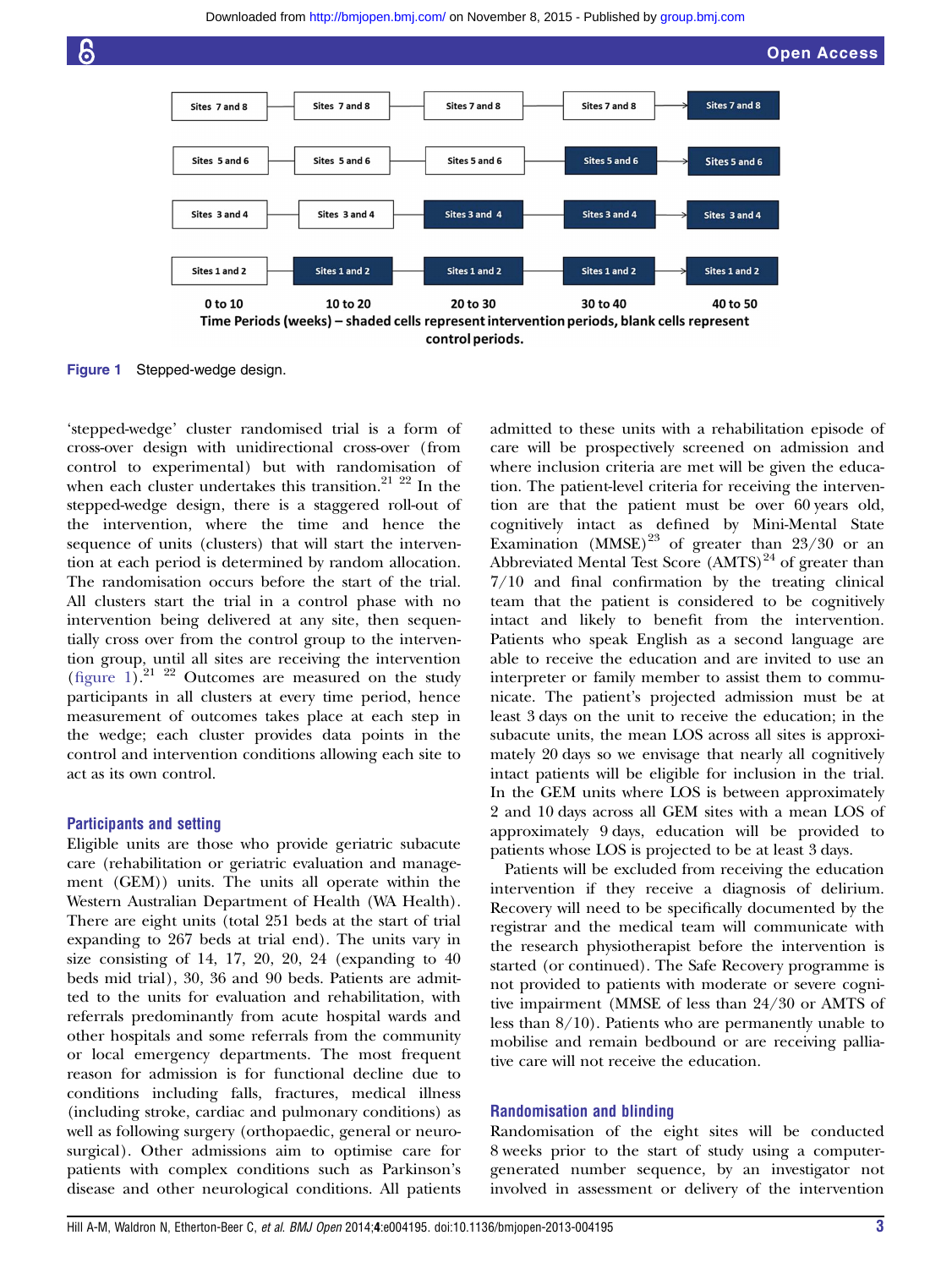#### Open Access

(TPH). The allocation is then communicated to the chief investigator (A-MH). All sites are observed for 10 weeks with falls and patient-level data being collected; no site receives the intervention during the first 10 weeks of the study. After 10 weeks, two units begin the intervention and this procedure continues at 10-week intervals, until all eight sites have crossed over into the intervention group (figure 1). The final phase of the trial when all sites are participating in the intervention finishes 10 weeks after the final sites begin receiving the intervention. Hence the trial period is 50 weeks. Units will be notified of the date that they will be entering the intervention phase of the trial prior to the start, as they require time to organise their participation. Training of unit staff for the trial and orientation of research staff is delivered in the 4 weeks prior to the start of intervention at each site. Patients and unit staff are not able to be blinded to receiving the intervention, as the intervention seeks to motivate patients and unit staff to become knowledgeable and empower them to be aware of the changes facilitated by the intervention. The research assistants who audit notes are not informed of the methodology of the trial including when sites enter the intervention arm of the trial, and they conduct audits in a different location to where the education is delivered. They audit patient's notes after discharge, including those patients who did not receive the education. However, it is possible these research assistants may inadvertently notice an entry in the medical record relating to an aspect of the Safe Recovery programme. Hospital data on LOS and falls events are collected routinely by hospital administrative staff who are not aware of which units are participating in this trial or which individual patients may have received education.

#### Intervention

Once a unit crosses over into the intervention phase, the research physiotherapist starts delivery of the patient education on the unit. All research physiotherapists have current experience in working with older people. The Safe Recovery programme that is provided as part of the intervention is identical to that which proved effective when tested in the earlier  $RCT<sup>20</sup>$  The programme provides tailored information for patients delivered using pedagogically sound adult education methods and was developed through earlier trials,  $15^{15}$   $25$  including being tested in a pilot work prior to the previous large efficacy RCT.26 The programme is provided individually to each patient with between three and five occasions of service. The programme consists of two components: a multimedia education package (which consists of a digital video disc and a written workbook) and a series of individual follow-up sessions from the research physiotherapist. Simple key messages are theoretically grounded in the Health Belief Model.<sup>27</sup> For example, the programme includes discussion of "3 simple steps for stopping falls: 1. Know if you need help to get up and walk around. 2. Ask for help. 3. Wait for help." The discussion alerts participants that they personally are at risk of falls during admission, gives them knowledge about the nature of falls (how and where falls usually occur in hospital), knowledge about the benefits of engaging in falls prevention activities, explains cues to action (when to actually engage in the falls prevention action) and facilitates self-efficacy to take action (such as asking staff for help).

The video materials are viewed individually by each patient using portable digital video playing equipment and external head phones and each patient is issued with a workbook. After the education is provided using the multimedia, patients receive between two and four individual follow-up sessions from the research physiotherapist. The physiotherapist has discretion over the duration of each session. The median (IQR) for all sessions is  $25$  (20–36) minutes.<sup>20</sup> Each session follows a format of discussion that facilitates the patients to gain knowledge and set personal goals to engage in safe behaviours. Patients are assisted to write their goals in their workbook and goals are reviewed as the patient's mobility changes.

In this cluster trial, the Safe Recovery programme is delivered through the unit itself. The intervention extends the Safe Recovery programme to include staff and unit procedures, which allows the programme to be delivered as part of the ongoing clinical care on the ward. In the earlier efficacy  $\overline{RCT}^{20}$  staff were blinded to patient participation in the trial. No feedback to staff was provided by the educators and no feedback regarding unit environment was provided to unit managers. Qualitative research by the investigators indicated that older patients may engage in risk-taking that increases their risk of falls.<sup>28</sup> Key factors that were found to influence risk-taking behaviour included willingness to ask for help, communication failure between and within older adults, informal care givers and health professionals and delayed provision of help. Importantly, health professionals and caregivers were identified as playing a central role in mitigating unnecessary risktaking, though some older adults appear more likely to take risks than others by virtue of their attitudes.<sup>28</sup>

Inclusion of the unit staff is facilitated in three key areas: (1) training programme for intervention delivery; (2) feedback from educator regarding patient's goals to staff on ward; and (3) information to unit about Safe Recovery programme. A formal online training programme has been developed and is provided to all educators (the research physiotherapists) over 6 h. This training has been developed from further work by the research team28 and is delivered using adult education principles.<sup>29</sup> The training facilitates the educators to understand the mechanism of hospital falls, conduct a falls threat appraisal with older patients and facilitate the patients to develop suitable strategies to reduce their falls risk. The unit allied health therapists receive the same online training programme which allows them to provide support for the educator on the unit regarding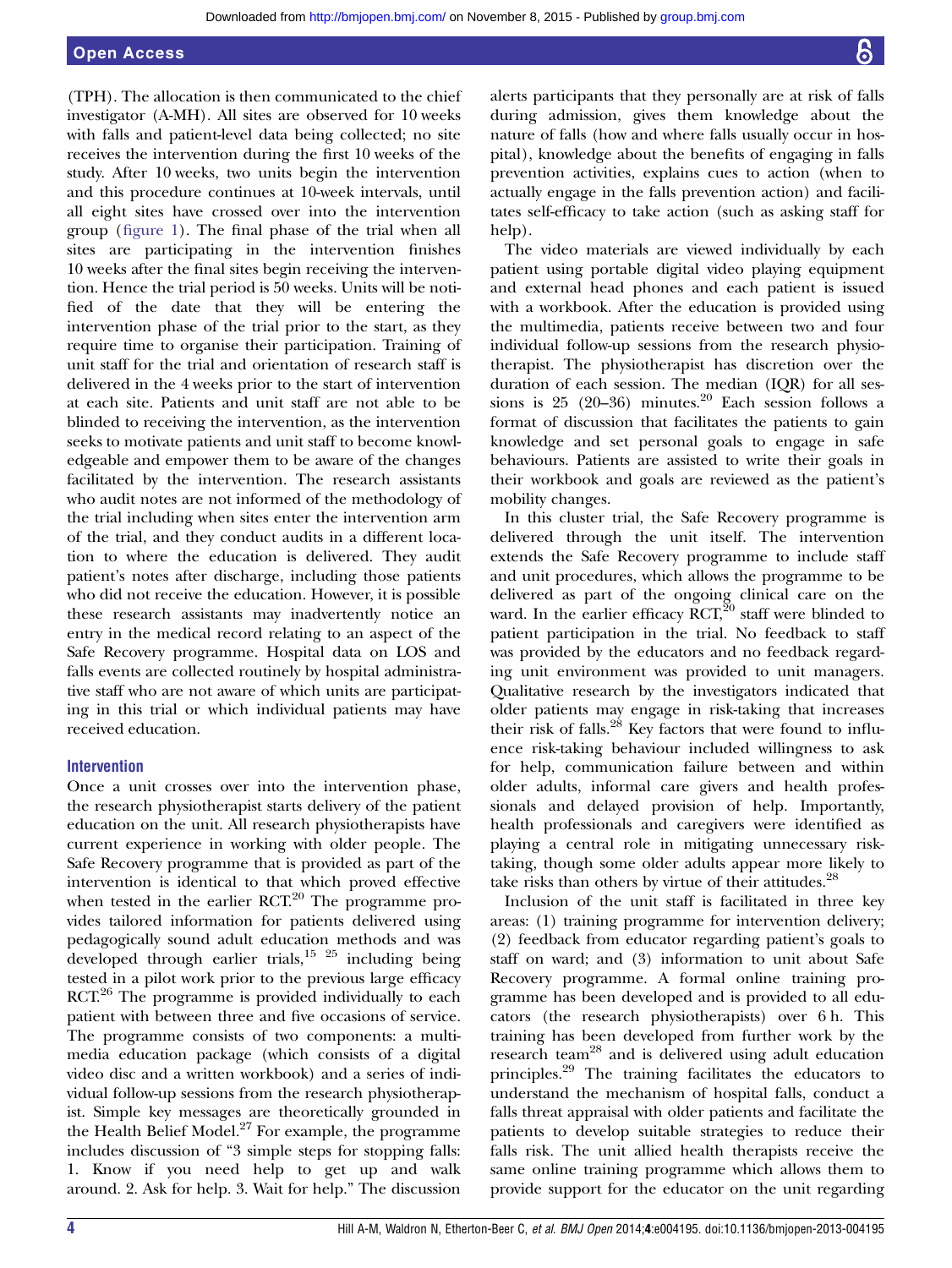education of other staff about the Safe Recovery programme, follow-up with patients and assist patients to engage in their chosen strategies. The educators provide the patient's multidisciplinary team with feedback about the patient's goals after the patient has received the education, and assist patients to communicate with unit staff regarding their goals. A sticker is placed above the bedside which alerts the staff to identify which patients have received the programme. The goals which are written in the patient's workbook and kept by the bedside can be discussed with the patient by other members of staff who can assist the patient to engage in their chosen safety strategies. Finally, the educator provides information about the Safe Recovery programme to unit staff as a series of short presentations, and ongoing feedback to unit managers, alerting the unit to patients' general concerns regarding their ability to enact falls prevention strategies on the unit and patients' feedback regarding the unit environment.

#### Programme fidelity

Prior to the start of intervention at a site, the educator and unit-allied health therapists complete the online training programme. Unit staff, including the multidisciplinary team, receive an orientation and information session about the intervention. Patient's unit lists are checked by the educator and the unit-allied health therapist at the beginning of each session to ensure that all patients have been screened for inclusion in delivery of the education. Episodes of staff education and training are repeated for new staff on the unit.

#### Outcome measures

#### Primary outcome measures

The primary outcome measure will be patient falls during hospitalisation on a unit involved in the trial. Falls are defined as 'an event which results in a person coming to rest inadvertently on the ground or floor or other lower level.' <sup>30</sup> In-hospital falls data will be collected using two approaches: (1) data extracted from the paper-based hospital incident report system and (2) searching of patient's case notes on a rotating audit basis. Previous work conducted by the investigators and others has demonstrated that multiple approaches to falls data collection are required to gather valid data in the hospital setting.<sup>3 31</sup> Falls data from patient's case notes will be collected by the research assistant. Falls will be classified as injurious if they result in bruising, laceration, dislocation, fracture, loss of consciousness or if the patient report persistent pain which is consistent with previous work in this field.<sup>20</sup> Details of fall-related injuries and their treatment will also be captured. The number of patient admissions to the unit and the number of patient bed days (LOS for each patient) are collected routinely at each site. Participating sites will collate these data specifically for the time period of the study.

Demographic and clinical information are routinely collected for patients with rehabilitation care types and

entered into the Quality of Care Register (a local health service administrative database). A raw output report will be provided by each participating unit for individual patients admitted during the trial period. These data include age, diagnosis, history of falls, admission living location and the Functional Independence Measure (FIM) which includes motor and cognitive items.32 33 Data are also collected on patients' comorbidities and complications interfering with the rehabilitation episode. Although cognitive status on admission, measured with either the  $\text{MMSE}^{23}$  or the AMTS,  $^{24}$  is not routinely reported, sites have been requested to enter these data in an additional field.

Process outcomes will be measured aiming to identify any gaps in implementation of and adherence to the education process. These include surveying patients to measure whether they have increased levels of knowledge, awareness and self-efficacy to engage in their falls prevention strategies after receiving the education and surveying patients to evaluate their satisfaction with the education programme. These outcomes will be collected by research physiotherapists who provide the patient education on the unit.

#### Procedure

Falls data are prospectively collected by the research assistant on an audit basis at all eight sites throughout the trial period of 50 weeks. Falls events are also entered into hospital incident report systems by unit staff as part of usual unit practice. All sites start the trial in the control phase. Starting at week 10 and subsequently at each 10-week interval, two sites enter the intervention phase of the trial according to their randomisation. The data collected at each site therefore act as an individual site's control conditions. All patients admitted to the unit are screened at admission and for those who meet the patient-level inclusion criteria the education is started in daytime hours from Monday through Friday, as soon as the patient is able to participate, that is, is medically stable. The research physiotherapist communicates with unit staff, including nursing and allied health staff, at each occasion of visiting the unit for updating individual patient-level strategies and any unit-level strategies noted to be required.

#### Statistical analysis

All analyses will be conducted on an intention-to-treat basis. The primary analyses will compare between intervention and control periods (1) the rate of falls (falls per 1000 patient days) using negative binomial regression, (2) the proportion of patients who experience one or more falls versus no falls using logistic regression and (3) the rate of falls resulting in injury using negative binomial regression. Each analysis will use patient-level data that will be clustered within 'unit'. Preplanned subgroup analyses of patients who are classified as being cognitively intact versus cognitively impaired will be conducted. Cognitive impairment will be classified using the MMSE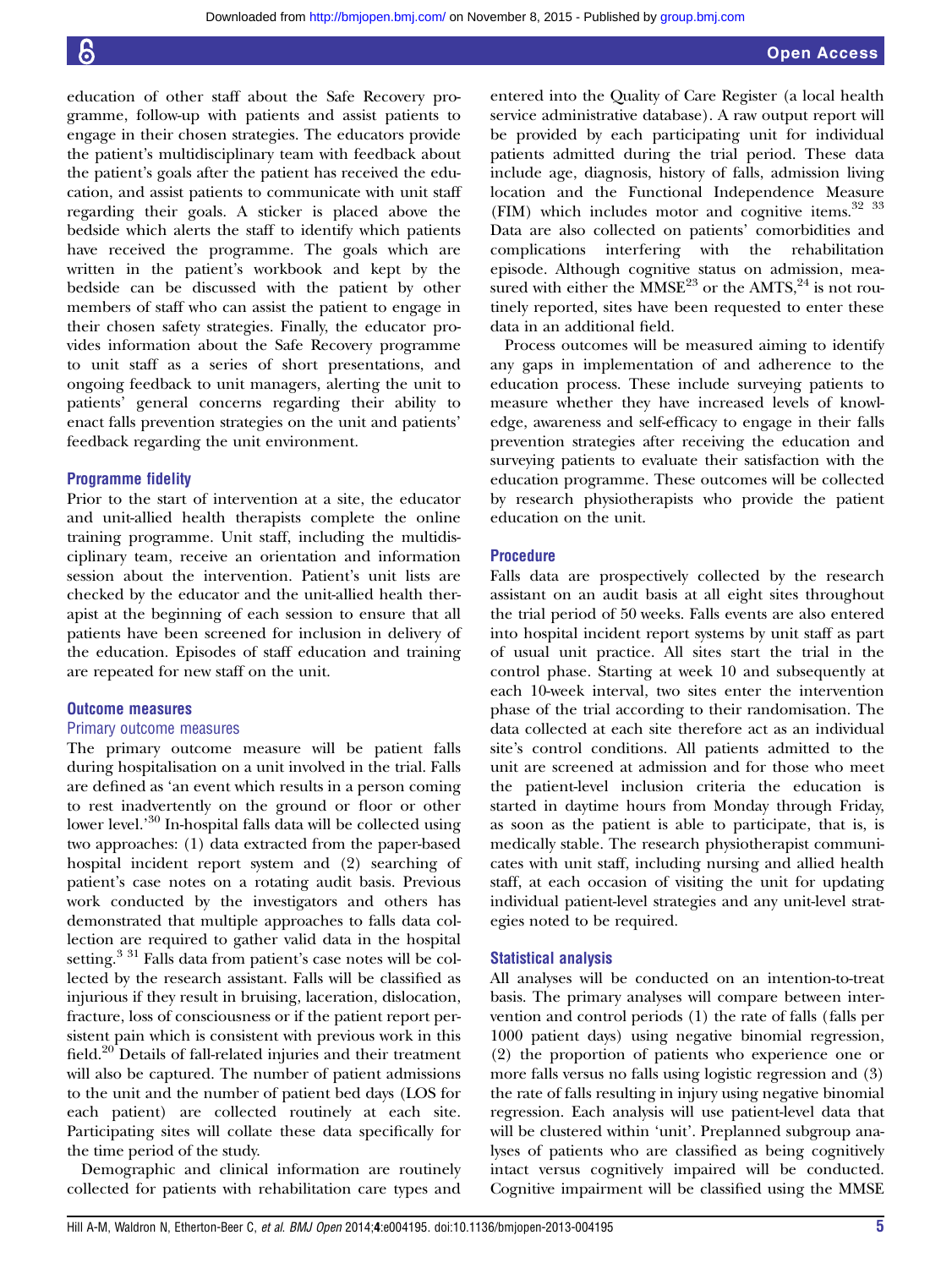cut-off of less than  $24/30.^{23}$  Best-subsets imputation will be used to calculate MMSE scores where missing, based on AMTS,<sup>24</sup> FIM cognitive subscale,<sup>32 33</sup> age and diagnosis category (including diagnosis of depression). Analyses that examine an intervention-by-'time since the start of the intervention on that unit' interaction effect will also be conducted to identify whether there was a cumulative unit-level effect of the intervention over time. This effect is plausible given the potential for the discussions held between patients and educators can be used to inform subsequent quality improvement efforts on the unit that will take time to manifest. Only data from patients admitted following the start of trial will be included, and the data will be censored at trial conclusion for patients remaining on the units after this point. Patients already admitted to the units at the point where the unit transitions from being a control unit to an intervention unit will have their data censored from the day prior to the start of transition. This is to avoid contamination of data analyses by patients who are exposed to control and intervention periods on their unit. All of these analyses will be adjusted for covariates of the FIM (motor and cognitive score), $32$  the number of comorbidities, age, gender and the rate of falls for the same time period from the previous year at the research locations.

The final primary analysis will be of differences in LOS on the unit between intervention and control periods. This analysis will only include data from patients who were admitted and discharged during the unit's control period or intervention period. Patients who had their data censored at the conclusion of the control or intervention periods will not be included in this analysis of LOS. Linear regression analysis will be employed with patients clustered by 'site' with the dependent variable being examined for log (or other) transformation to improve the model fit (log transformations are often necessary given frequently observed skewed distributions of LOS data).

Secondary analyses will also be conducted comparing fall outcomes and LOS within individual units. An intervention-by-unit interaction effect will be investigated and random-effects metaregression of unit-level analyses will be undertaken to calculate the  $I^2$  statistic, which describes the percentage of total variation across sites that is due to heterogeneity rather than chance.<sup>34</sup> A feature of the stepped wedge is that each unit provides control and intervention period data; this provides an opportunity to investigate the homogeneity of intervention effect using this method not readily afforded by other trial designs.

#### Power calculation

We have eight sites with an average of approximately 26 beds per unit and the observation period is 50 weeks. If we assume that the intervention will have an effect on the incidence rate of falls of 0.7 (30% relative reduction) and we use a two-tailed  $\alpha$  of 0.05, and power of 0.80, and if we assume a rate of falls of 10/1000 bed days and a mean LOS of 20 days per patient, then we need 1485 patients in total in a standard RCT. However, the stepped wedge is a form of cluster randomised trial; therefore, we multiply the sample size by the design effect which=1+(m−1)×ICC, where m=average cluster size and ICC is the intraclass correlation coefficient. Since we have eight sites with an average of approximately 26 beds per unit, if the mean LOS is 20 days then each unit would contribute an average of 468 patients over the year. The ICC from a previous falls prevention cluster-randomised trial from the rehabilitation wards $13$ was 0.002. Thus, the design effect is 1.6. Therefore, the total sample size required is 2409. If each site contributes 468 patients over the year, we will have 3744 patients in the trial which is greater than the 2409 required for a 0.7 effect size to have 80% power.

#### Economic analysis

Two forms of economic evaluation will be undertaken for this project: (1) an incremental cost-effectiveness analysis based on primary trial data; (2) a net benefit analysis based on modelling a broader roll-out of this programme using data arising from this trial.

An incremental cost-effectiveness analysis will identify the 'cost per fall prevented' from implementation of the Safe Recovery programme. This analysis will be taken from the 'health service provider' (WA Health) stakeholder perspective. The denominator in this ratio will be the difference in the rate of patient falls during the intervention period compared with the control period. The numerator of this ratio will be driven by costs associated with training staff to provide the Safe Recovery programme, implementing changes to usual care arising from feedback received while delivering the Safe Recovery programme and changes in LOS and hospital services provided to patients that are attributable to falls.

The costs of training staff to provide the Safe Recovery programme will be taken using market rates for this training (\$A440 per participant inclusive of goods and service taxes) even though it is being provided in-kind for the present project. It is anticipated that this training will also take place during work hours for unit staff and that their roles will require 'back-fill' while undertaking this training. Thus, hourly wage rates with on-costs will be included as a part of training costs. These training costs will be divided by the mean number of patients seen by each staff member during the trial (though this is likely to be a conservative estimate of this cost given the short-term nature of the trial and the ability for these staff to provide the programme to patients after the trial has concluded).

Costs of providing the Safe Recovery programme will be derived from payments made to employ research physiotherapists in this capacity and the cost of purchasing digital video playing equipment and printing costs for patient's workbooks. The cost of employing research physiotherapists to provide the Safe Recovery programme will include the hourly wage rate and additional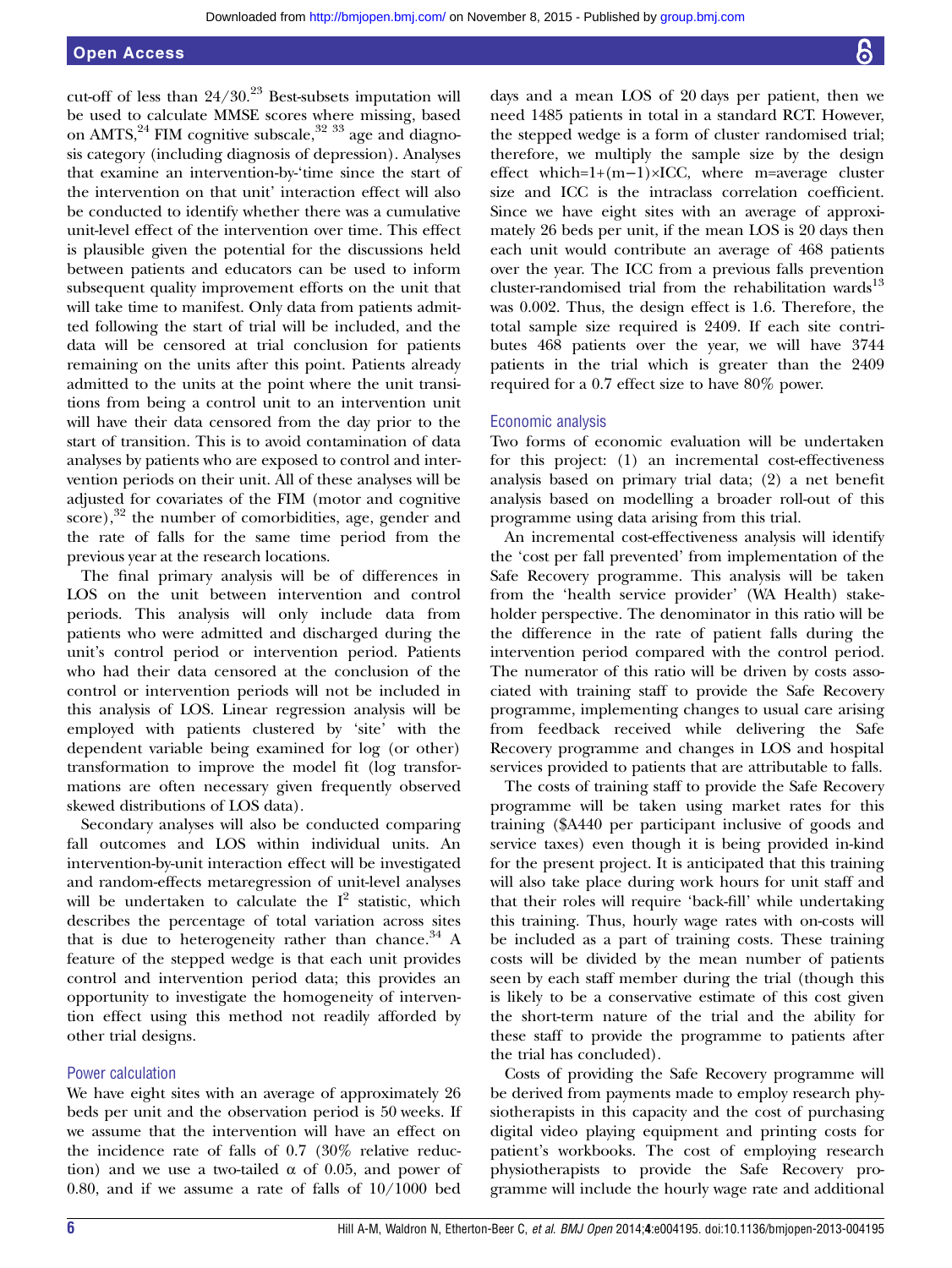on-cost calculations to cover additional employment expenses such as superannuation and annual leave entitlements. Research physiotherapists employed in this capacity record all time spent in activities related to delivering the Safe Recovery programme. Hence, the information collected by personnel providing the Safe Recovery programme will be able to be used to inform sensitivity analyses in this regard. The time of staff who do not provide the Safe Recovery programme will also be modelled in this analysis based on data collected during the trial. This will be estimated for when they are involved in activities, where they are discussing feedback received by the Safe Recovery programme provider, time spent forming a response to this feedback and enacting changes in practice in light of this feedback.

Costs associated with serious injury (such as hip fracture) with extended additional hospitalisation on acute wards and possible surgical procedures will be able to be followed up on a case-by-case basis since injuries as serious as this tend to occur in only approximately 2% of falls.<sup>6 20</sup> Changes in LOS will be directly measured during this trial and valued using contemporary funding models that regulate payments to WA hospitals to ensure that the findings have direct applicability to health services.<sup>35</sup> Other costs directly attributable to falls such as the provision of analgesic therapies or taking neurological observations have been found to have a much smaller impact on total cost per fall estimates $12$  and thus will not be directly measured in this trial.

Once all these relevant costs have been counted and valued, the incremental cost-effectiveness ratio will be calculated. Bootstrap resampling will be employed to construct a 95% confidence ellipse around this costeffectiveness estimate and to perform acceptability curve analysis which will inform stakeholders as to the probability that the programme is less costly and more clinically beneficial to provide compared with usual care. Sensitivity analyses will be performed varying key cost input variables within clinically plausible ranges to identify areas that the main finding of the economic evaluation is sensitive to.

A net benefit analysis of broader roll-out of this programme will then be performed using a decision tree analysis approach. Potential roll-out to a range of hospitals (metropolitan, regional, remote) will be modelled using a net-benefit approach. Net benefit analyses calculate a dollar value of cost versus benefit to the stakeholder (in this case, WA Health) so that policymakers can accurately estimate the costs or savings they are likely to encounter with broader roll-out of this programme. These models will be largely based on data collected during the trial, though inclusion of data from other published sources<sup>10 12</sup> and administrative databases, such as the existing rate of falls of other WA Health hospital sites, will also be undertaken. Key variables to be included in the decision tree analysis will be the rate of falls on wards to be targeted with future roll-out (drawn from WA Health data), the effectiveness

of the intervention in preventing falls (drawn from the trial) and the cost per faller versus non-faller (drawn from the trial and from previous research).<sup>10 12</sup>

#### **DISCUSSION**

This study is the world's first effectiveness study of a falls prevention intervention in the hospital setting to build on the findings of an earlier efficacy trial. It is important that interventions developed and tested in controlled efficacy study environments are tested in real life, effectiveness studies so the generalisability of the original efficacy study findings can be known. As such, this trial will make a vital contribution to the evidence base for the prevention of falls in hospitals.

The Safe Recovery programme, that has demonstrated effectiveness in a clinical trial with individual randomisation, provided older patients with clear simple message and an action plan to use while in hospital.<sup>20</sup> However, delivering this intervention to the whole unit in a real-life context may increase or decrease its effect and costefficiency. Qualitative studies have found that older patients who could recall receiving ward falls prevention information reported that they needed more consistent reminders, assistance and instructions. $36 \frac{37}{2}$  Other qualitative research has found that a participatory approach involving frontline staff, managers, researchers, staff, family members and patients can be feasible and helpful for developing strategies to prevent falls among older people in a geriatric rehabilitation setting.38 This intervention aims to provide older patients with high levels of knowledge, confidence and motivation to reduce their falls risk, and also to empower staff to ensure that patients understand the safety instructions and the procedures on the unit.

The unit-level implementation of this intervention using a randomised stepped-wedge design is likely to provide high-quality data to indicate whether this intervention can prevent falls, reduce LOS and save money from the perspective of health service providers. This design also allows for a novel investigation of intervention homogeneity by conducting a meta-analysis of unit-level data so that the  $I^2$  statistic can be calculated. The inclusion of an economic evaluation from the perspective of the health service provider, to be conducted from data collected in this study and other sources, may be considered a strength of this investigation for informing future implementation of this intervention. It is anticipated that this investigation will yield findings that indicate whether unit-level implementation of this intervention is likely to be a dominant strategy (saves money and improves outcomes) and whether or not this is a cost-effective strategy. The outcome of the economic evaluation will likely be dependent on whether the intervention not only reduces falls rates, but also influences patient's LOS. Changes in LOS have been found to be the key driver of costs in hospital-based falls prevention programmes.10–<sup>12</sup> Although difficulty exists in attributing causation with regard to falling and LOS, it is likely that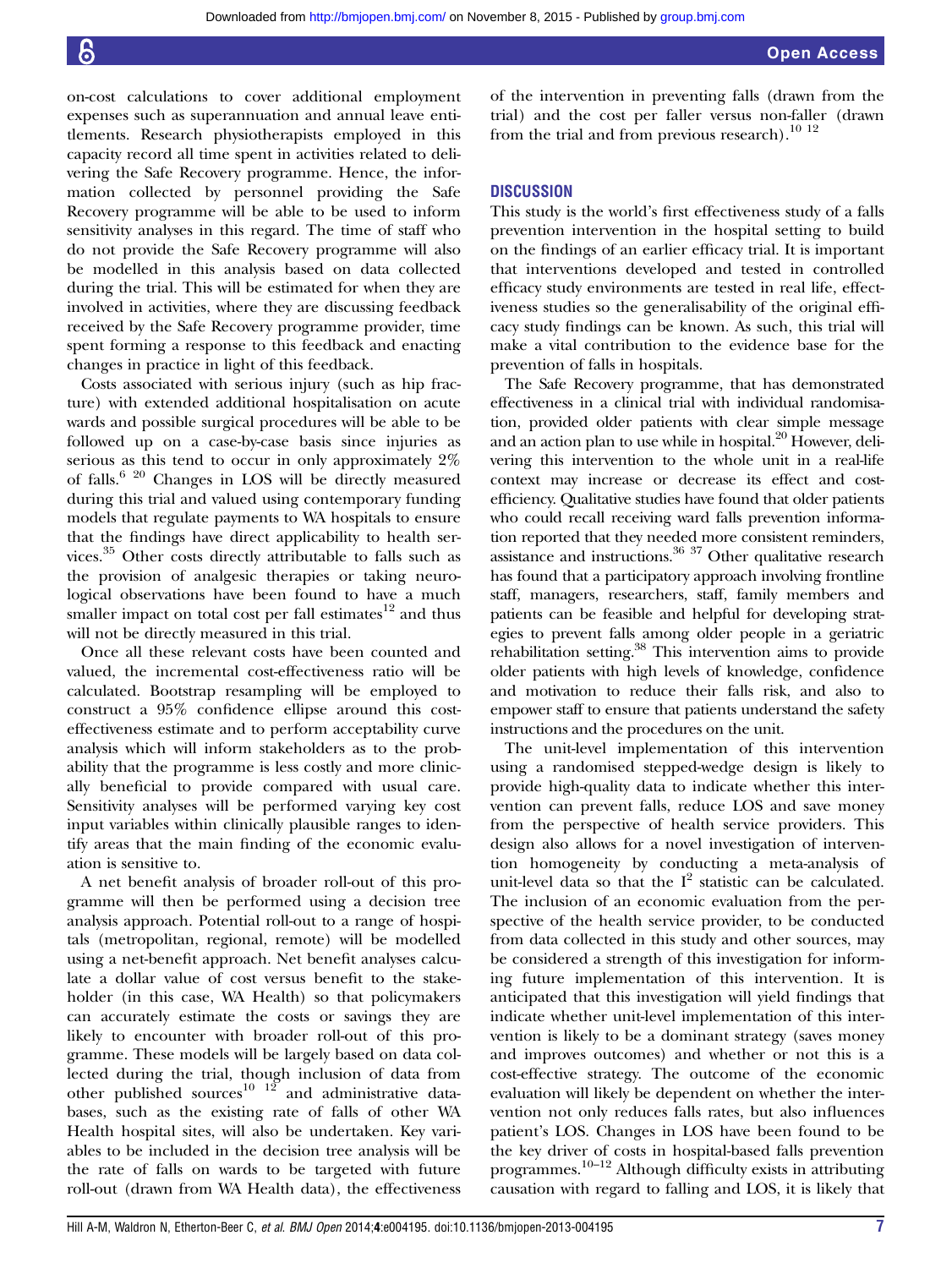capacity exists to reduce LOS through preventing falls events in hospital.

The main limitation of the trial is that all collected hospital data are collected routinely in a central system and it may not be possible to find missing data or determine inaccurate coding. In addition, the research physiotherapists are not placed onto each unit in a full time capacity but are limited by the projected number of hours required to deliver the education. Therefore, not all eligible patients are guaranteed to receive the intervention. The unidirectional nature of the cross-over (from control to intervention) within the stepped wedge may mean that factors external to the trial (eg, the start of other interventions such as universal prescription of vitamin D, systematic changes to staffing profile, activities or patient casemix) have the potential to contaminate the trial results if they arise.

#### **CONCLUSION**

This stepped-wedge cluster randomised trial will generate translational data regarding the clinical use and costeffectiveness of individualised patient falls prevention education when applied in a real-time clinical environment. The results will inform policymakers and ward-level approaches to falls prevention programmes, and if efficacy is maintained, or enhanced, in the clinical roll-out, will provide specific guidance in how to reduce falls in subacute units.

#### Author affiliations

<sup>1</sup>School of Physiotherapy, The University of Notre Dame Australia, Fremantle, Western Australia, Australia

<sup>2</sup>Department of Rehabilitation and Aged Care, Armadale Kelmscott Memorial Hospital, Perth, Western Australia, Australia

<sup>3</sup>Health Strategy and Networks, Strategic System, Policy and Planning,

Department of Health, Government of Western Australia, Perth, Western Australia, Australia

<sup>4</sup>School of Medicine and Pharmacology, WA Centre for Health & Ageing CMR, University of Western Australia, Perth, Western Australia, Australia

5 Royal Perth Hospital, Perth, Western Australia, Australia

<sup>6</sup>Institute of Health and Biomedical Innovation and School of Public Health & Social Work, Queensland University of Technology, Kelvin Grove, Queensland, Australia

<sup>7</sup> Centre for Functioning and Health Research, Metro South Health, Brisbane, Australia

<sup>8</sup>Department of Rehabilitation and Aged Care, Sir Charles Gairdner Hospital, Perth, Western Australia, Australia

<sup>9</sup>Physiotherapy Department, Monash University, Frankston, Victoria, Australia 10Allied Health Research Unit, Monash Health, Cheltenham, Victoria, Australia

Contributors A-MH contributed to study conception, design, trial management, original manuscript drafting, appraisal and editing. TPH and SMM contributed to the study conception, design, original manuscript drafting, appraisal and editing. NW, CE-B, KI and LF contributed to study conception, design, trial management, manuscript appraisal and editing. All authors read and approved the final manuscript.

Funding This work was supported by the Western Australian State Health Research Advisory Council and the Department of Health, Western Australia as part of the Research Translation Projects programme.

Competing interests TPH is the Director of Hospital Falls Prevention Solutions Pty Ltd. This company provides training for provision of the Safe

Recovery programme. As such, TPH has a direct financial interest in the outcomes of this research. TPH has been involved in the conception of this research, the selection of the research design, the analysis approach, the design of the economic evaluation and the drafting of this manuscript. He is providing training in the Safe Recovery programme to project personnel at no cost to the project. He has no involvement in the extraction of data or the analysis of data beyond providing guidance as to appropriate methods for conducting the analysis at the stage of writing the trial protocol. He has no agreement or ability that restricts the ability of other investigators to publish the trial results. TPH has provided expert witness testimony for Minter Ellison Law Firm on the subject of prevention of falls in hospital and has received speakers' fees to talk on the subject of the prevention of falls at conferences. A-MH and SMM are supported by the National Health and Medical Research Council (of Australia) fellowships. TPH is supported by a National Health and Medical Research Council (of Australia) Career Development award.

Ethics approval The University of Notre Dame Australia HREC, Sir Charles Gairdner Hospital Osborne Park group HREC, reciprocal approval South Metropolitan Health Service HREC, Royal Perth Hospital HREC.

Provenance and peer review Not commissioned; externally peer reviewed.

Open Access This is an Open Access article distributed in accordance with the Creative Commons Attribution Non Commercial (CC BY-NC 3.0) license, which permits others to distribute, remix, adapt, build upon this work noncommercially, and license their derivative works on different terms, provided the original work is properly cited and the use is non-commercial. See: [http://](http://creativecommons.org/licenses/by-nc/3.0/) [creativecommons.org/licenses/by-nc/3.0/](http://creativecommons.org/licenses/by-nc/3.0/)

#### **REFERENCES**

- 1. Healey F, Scobie S, Oliver D, et al. Falls in English and Welsh hospitals: a national observational study based on retrospective analysis of 12 months of patient safety incident reports. Qual Saf Health Care 2008;17:424–30.
- 2. Healthcare in focus how well does NSW perform? An international comparison. Bureau of Health Information, 2011. [http://www.bhi.nsw.](http://www.bhi.nsw.gov.au/publications/annual_performance_report_series/healthcare_in_focus_2011) [gov.au/publications/annual\\_performance\\_report\\_series/healthcare\\_](http://www.bhi.nsw.gov.au/publications/annual_performance_report_series/healthcare_in_focus_2011)  $\overline{a}$  in focus 2011 (accessed 30 Sep 2013).
- 3. Hill AM, Hoffmann T, Hill K, et al. Measuring falls events in acute hospitals-a comparison of three reporting methods to identify missing data in the hospital reporting system. J Am Geriatr Soc 2010;58:1347–52.
- 4. Schwendimann R, Buhler H, De Geest S, et al. Characteristics of hospital inpatient falls across clinical departments. Gerontology 2008;54:342–8.
- 5. Hitcho EB, Krauss MJ, Birge S, et al. Characteristics and circumstances of falls in a hospital setting. A prospective analysis. J Gen Intern Med 2004;19:732–9.
- 6. Nadkarni JB, Iyengar KP, Dussa C, et al. Orthopaedic injuries following falls by hospital in-patients. Gerontology 2005;51:329–33.
- 7. Milisen K, Staelens N, Schwendimann R, et al. Fall prediction in inpatients by bedside nurses using the St. Thomas's risk assessment tool in falling elderly inpatients (STRATIFY) instrument: a multicenter study. J Am Geriatr Soc 2007;55:725-33.
- Haines T, Kuys SS, Morrison G, et al. Balance impairment not predictive of falls in geriatric rehabilitation wards. J Gerontol A Biol Sci Med Sci 2008;63:523–8.
- 9. Healey F, Monro A, Cockram A, et al. Using targeted risk factor reduction to prevent falls in older in-patients: a randomised controlled trial. Age Ageing 2004;33:390–5.
- 10. Bates DW, Pruess K, Souney P, et al. Serious falls in hospitalized patients: correlates and resource utilization. Am J Med 1995;99:137–43.
- 11. Hill KD, Vu M, Walsh W. Falls in the acute hospital setting—impact on resource utilisation. Aust Health Rev 2007;31:471–7.
- 12. Haines TP, Hill AM, Hill KD, et al. Cost effectiveness of patient education for the prevention of falls in hospital: economic evaluation from a randomized controlled trial. BMC Med 2013;11:135.
- 13. Cumming RG, Sherrington C, Lord SR, et al. Cluster randomised trial of a targeted multifactorial intervention to prevent falls among older people in hospital. BMJ 2008;336:758–60.
- 14. Stenvall M, Olofsson B, Lundstrom M, et al. A multidisciplinary, multifactorial intervention program reduces postoperative falls and injuries after femoral neck fracture. Osteoporos Int 2007;18:167–75.
- 15. Haines TP, Bennell KL, Osborne RH, et al. Effectiveness of targeted falls prevention programme in subacute hospital setting: randomised controlled trial. BMJ 2004;328:676.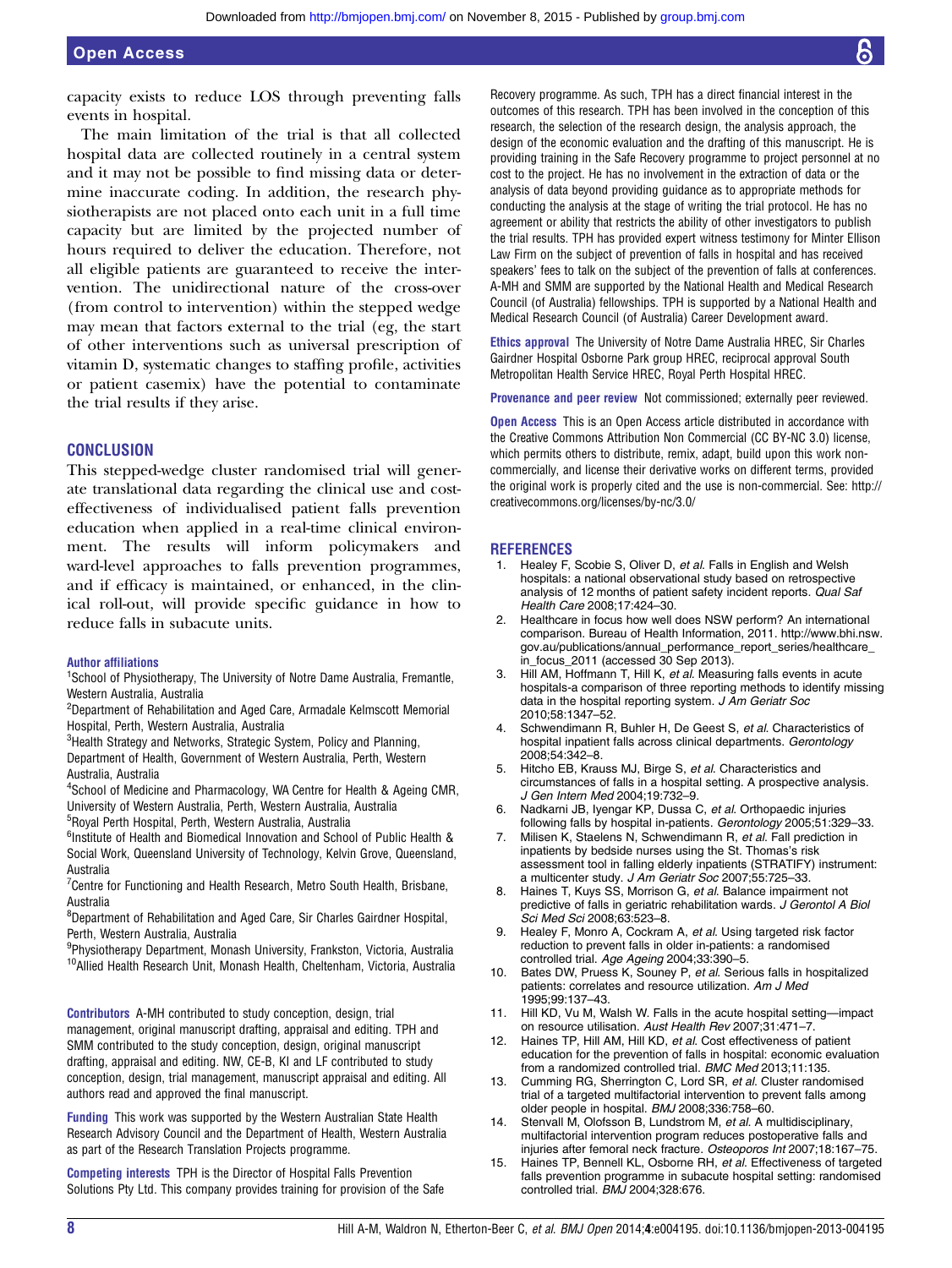#### Open Access

- 16. Cameron ID, Gillespie LD, Robertson MC, et al. Interventions for preventing falls in older people in care facilities and hospitals. Cochrane Database Syst Rev 2012;(12):CD005465.
- 17. Shorr RI, Chandler AM, Mion LC,  $eta$  al. Effects of an intervention to increase bed alarm use to prevent falls in hospitalized patients: a cluster randomized trial. Ann Intern Med 2012;157:692–9.
- 18. Haines TP, Bell RA, Varghese PN. Pragmatic, cluster randomized trial of a policy to introduce low-low beds to hospital wards for the prevention of falls and fall injuries. J Am Geriatr Soc 2010;58:435–41.
- 19. Ang E, Mordiffi SZ, Wong HB. Evaluating the use of a targeted multiple intervention strategy in reducing patient falls in an acute care hospital: a randomized controlled trial. J Adv Nurs 2011;67:1984–92.
- 20. Haines TP, Hill AM, Hill KD, et al. Patient education to prevent falls among older hospital inpatients: a randomized controlled trial. Arch Intern Med. 2010;171:516–24.
- 21. Brown C, Lilford R. The stepped wedge trial design: a systematic review. BMC Med Res Methodol 2006;6:54.
- 22. Hussey MA, Hughes JP. Design and analysis of stepped wedge cluster randomized trials. Contemp Clin Trials 2007;28:182–91.
- 23. Folstein MF, Folstein SE, McHugh PR. "Mini-mental state". A practical method for grading the cognitive state of patients for the clinician. J Psychiatr Res 1975;12:189–98.
- 24. Hodkinson HM. Evaluation of a mental test score for assessment of mental impairment in the elderly. Age Ageing 1972;1:233-8.
- 25. Haines TP, Hill KD, Bennell KL, et al. Patient education to prevent falls in subacute care. Clin Rehabil 2006;20:970–9.
- 26. Hill AM, McPhail S, Hoffmann T, et al. A randomized trial comparing digital video disc with written delivery of falls prevention education for older patients in hospital. J Am Geriatr Soc 2009;57:1458-63.
- 27. Janz NK, Becker MH. The Health Belief Model: a decade later. Health Educ Q 1984;11:1–47.
- 28. Haines TP. Lee DC. O'Connell B, et al. Why do hospitalized older adults take risks that may lead to falls? Health Expect 2012. Published Online First: 29 November 2012; doi[:10.1111/hex.12026](http://dx.doi.org/10.1111/hex.12026)
- 29. Merriam SB, Caffarella RS, Baumgartner LM. Learning in adulthood: a comprehensive guide. 3rd edn. San Francisco: Jossey-Bass, 2007:271–317.
- 30. WHO. 2010. [http://www.who.int/violence\\_injury\\_prevention/other\\_](http://www.who.int/violence_injury_prevention/other_injury/falls/en/index.html) [injury/falls/en/index.html](http://www.who.int/violence_injury_prevention/other_injury/falls/en/index.html) (accessed 30 Sept 2013).
- 31. Shorr RI, Mion LC, Chandler AM, et al. Improving the capture of fall events in hospitals: combining a service for evaluating inpatient falls with an incident report system. J Am Geriatr Soc 2008;56:701-4.
- 32. Granger CV, Hamilton BB, Linacre JM, et al. Performance profiles of the functional independence measure. Am J Phys Med Rehabil 1993;72:84–9.
- 33. Granger CV, Markello SJ, Graham JE, et al. The uniform data system for medical rehabilitation: report of patients with stroke discharged from comprehensive medical programs in 2000–2007. Am J Phys Med Rehabil 2009;88:961–72.
- 34. Higgins JP, Thompson SG, Deeks JJ, et al. Measuring inconsistency in meta-analyses. BMJ 2003;327:557–60.
- 35. Activity based funding and management (2013–2014). Department of Health, Western Australia performance activity and quality division.<http://www.health.wa.gov.au/activity/home/index.cfm> (accessed 30 Sep 2013).
- 36. Tzeng HM, Yin CY. Perspectives of recently discharged patients on hospital fall-prevention programs. J Nurs Care Qual 2009;24: 42–9.
- 37. Carroll DL, Dykes PC, Hurley AC. Patients' perspectives of falling while in an acute care hospital and suggestions for prevention. App Nurs Res 2010;23:238–41.
- Vieira ER, Berean C, Paches D, et al. Reducing falls among geriatric rehabilitation patients: a controlled clinical trial. Clin Rehabil 2013;27:325–35.